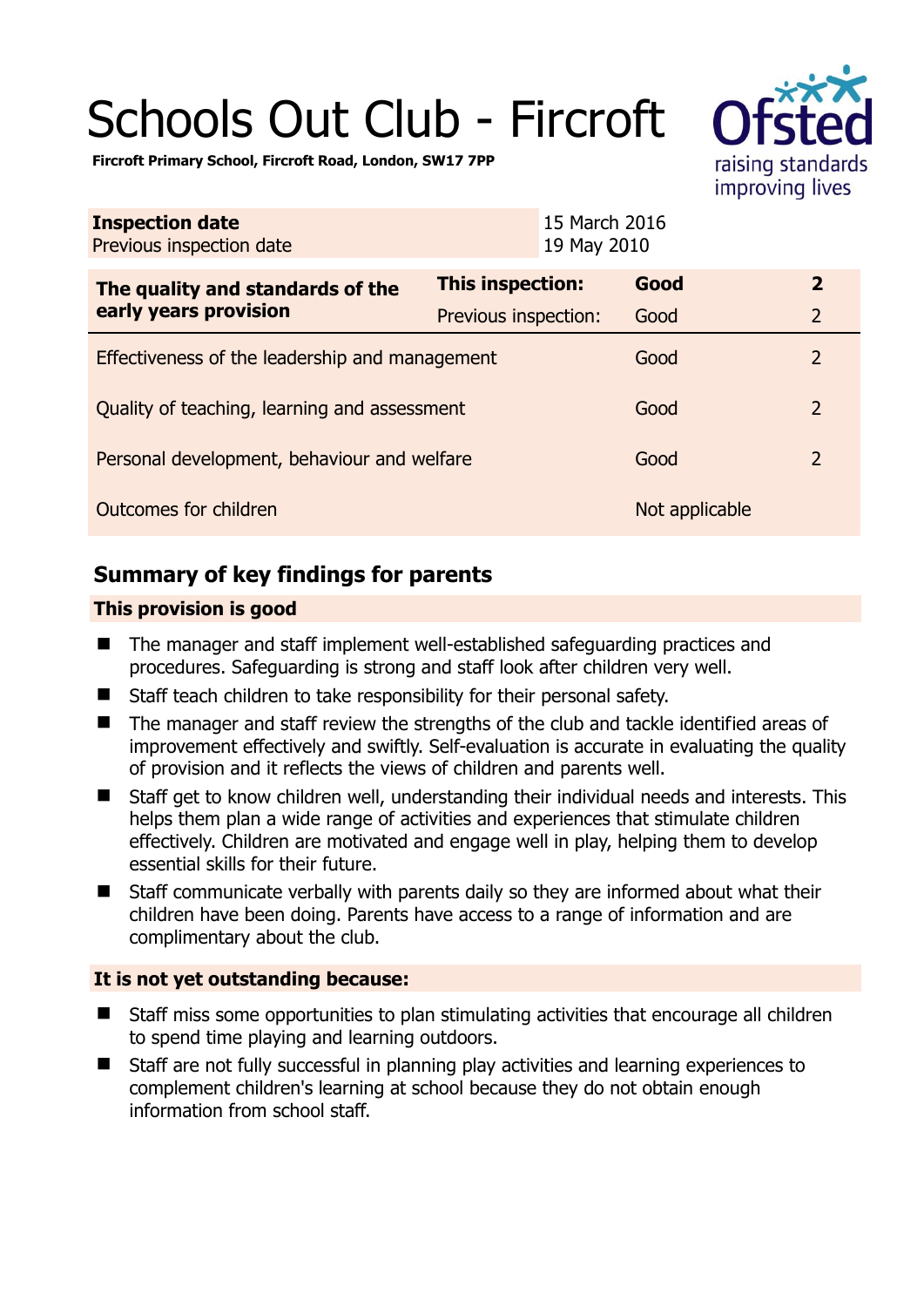## **What the setting needs to do to improve further**

#### **To further improve the quality of the early years provision the provider should:**

- develop the outdoor area to incorporate additional learning experiences which are rich and varied and highly stimulate all children
- $\blacksquare$  strengthen methods to gain information from the school that children attend, for example, about topics, to promote continuity of learning for children.

#### **Inspection activities**

- Leadership and management discussions took place with the manager at appropriate times during the inspection and in a scheduled meeting.
- The inspector observed activities and staff's interactions with children indoors and outdoors.
- The inspector looked at documentation, including a sample of children's records, planning, health and safety records, and checked the suitability of staff.
- The inspector took account of the views of children, staff and parents spoken to on the day of the inspection, and of the provider's self-evaluation.
- $\blacksquare$  The inspector completed a joint observation with the manager of the club.

**Inspector**  Dominique Allotey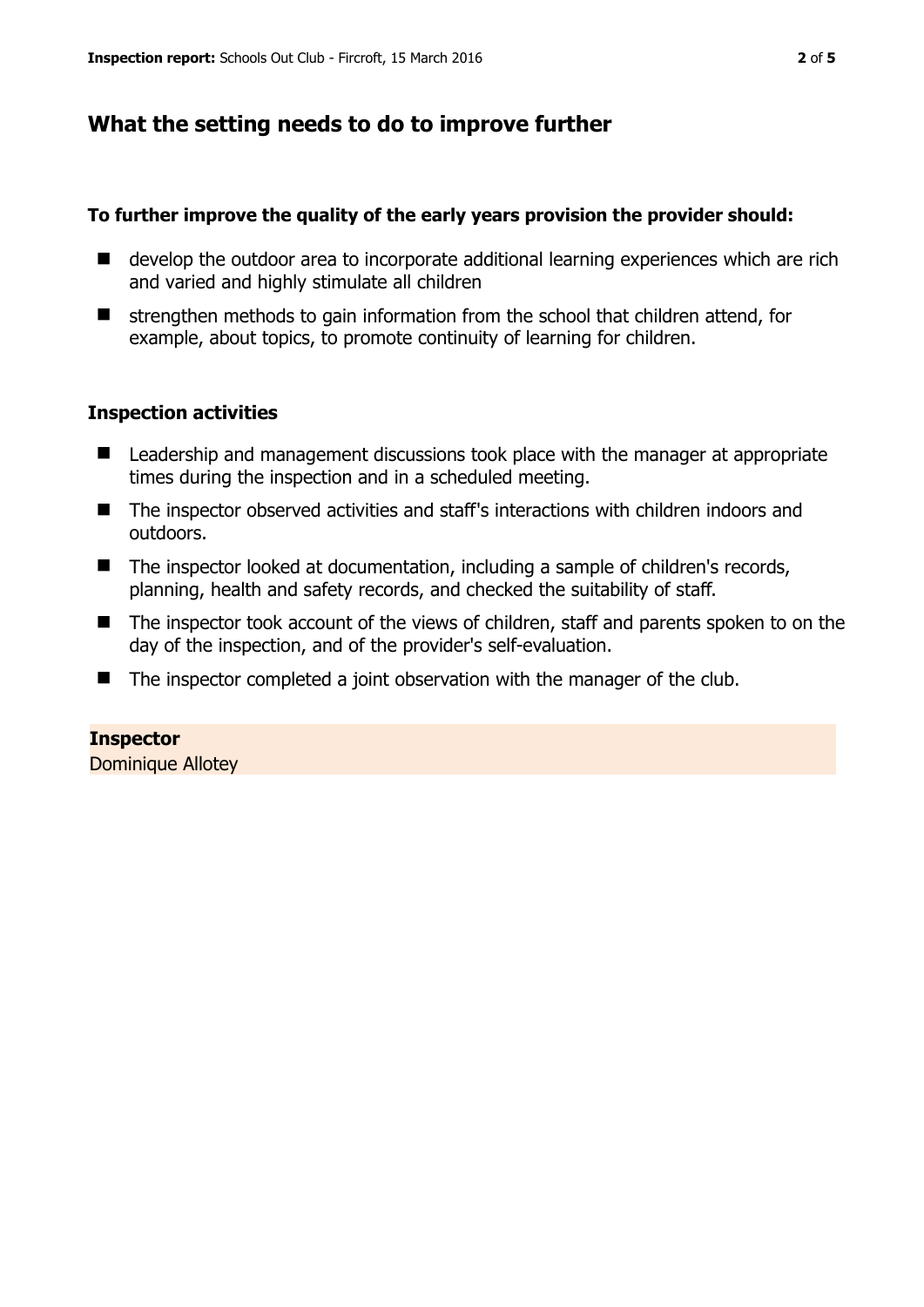## **Inspection findings**

#### **Effectiveness of the leadership and management is good**

The manager and staff have a good knowledge of how to promote children's care and development. The management team uses robust recruitment and vetting procedures to help ensure that all staff working with children are suitable for their role. Staff have a good understanding of their role and responsibility to protect children from harm and safeguard their welfare. They complete regular child protection training to keep their knowledge up to date. Safeguarding is effective. Managers maintain comprehensive policies and procedures, which they share with all staff during their induction. Staff liaise with the school and parents to meet children's individual needs and get to know them. This helps them to build good relationships and helps children to settle well.

#### **Quality of teaching, learning and assessment is good**

Children display high levels of involvement in their play and have access to a good range of toys and equipment to support their learning. Staff understand how young children learn and develop, and use their observations to plan and tailor the environment to reflect children's interests. Children thoroughly enjoy their time at the club and develop their learning in all areas. Staff prepare the play areas before children arrive, which means children are able to make their own choices about what they would like to do. For example, children engage in a craft activity, which staff plan for because they know it is a popular activity that many children enjoy. Children work well together and discuss their ideas with one another and staff. They pay close attention to what they are doing; they concentrate well and are deeply engaged in the activity. This activity helps to develop children's creativity and skills in expressive arts and design.

#### **Personal development, behaviour and welfare are good**

Children are happy and form good relationships with staff and their friends. They know the names of all staff and develop trusting relationships, which promote children's emotional well-being. Staff collect the youngest children from their classroom at the end of the school day and obtain information from school staff to feed back to parents. Staff promote children's health well. Children have cooked meals that are nutritious and well balanced. Children enjoy sitting at meal tables talking to their friends and staff. This develops children's personal, social, communication and language skills. Some children prefer to play and have a meal later, so staff ensure that food is available for most of the session. Children have opportunities to play physical games outdoors and benefit from fresh air after their day at school. Children behave well because they are fully engaged and busy doing activities that motivate them. Staff celebrate good behaviour and boost children's self-esteem.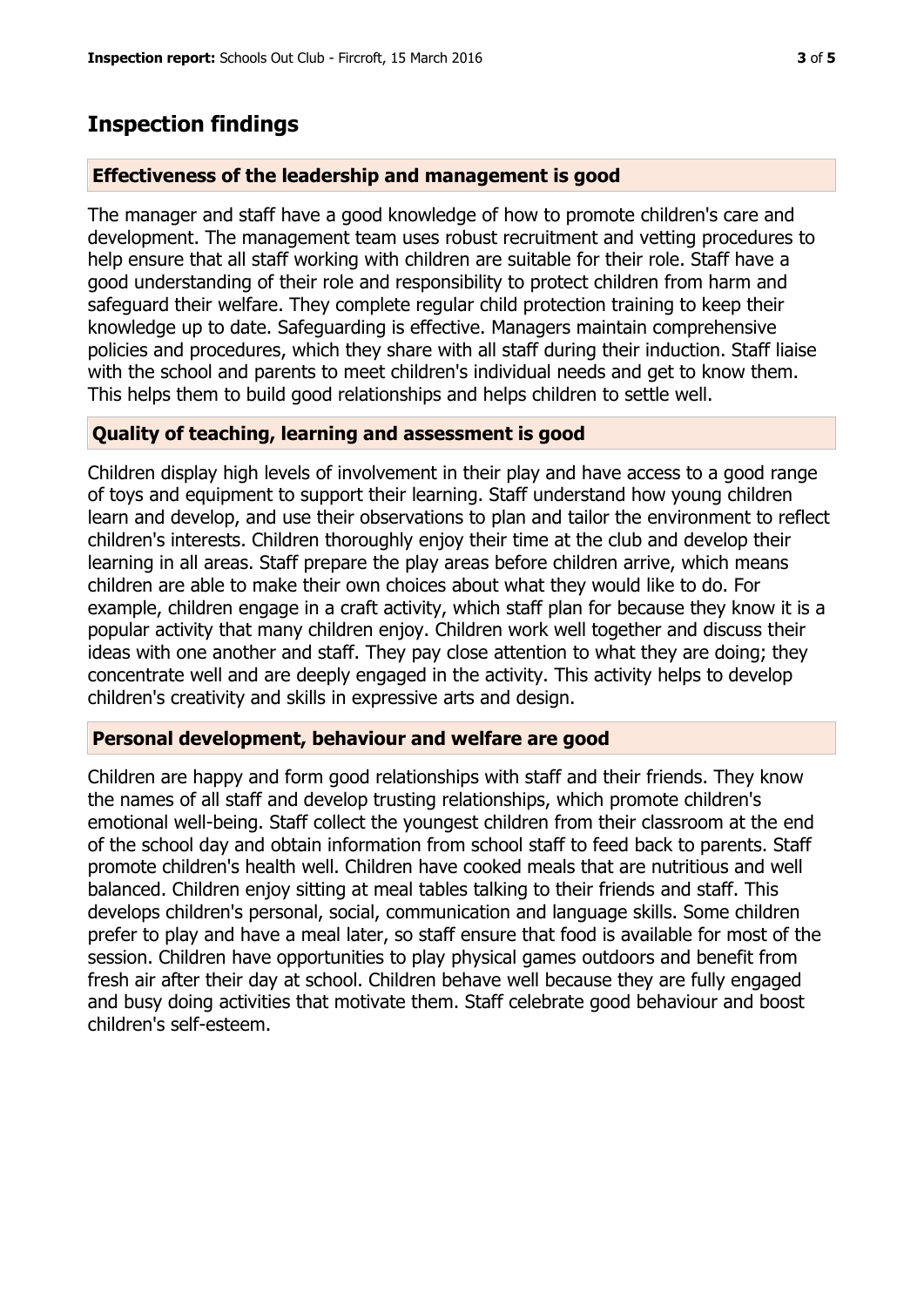## **Setting details**

| Unique reference number           | EY400181                                                                             |  |
|-----------------------------------|--------------------------------------------------------------------------------------|--|
| <b>Local authority</b>            | Wandsworth                                                                           |  |
| <b>Inspection number</b>          | 831021                                                                               |  |
| <b>Type of provision</b>          | Out of school provision                                                              |  |
| Day care type                     | Childcare - Non-Domestic                                                             |  |
| <b>Registers</b>                  | Early Years Register, Compulsory Childcare<br>Register, Voluntary Childcare Register |  |
| <b>Age range of children</b>      | $3 - 8$                                                                              |  |
| <b>Total number of places</b>     | 40                                                                                   |  |
| <b>Number of children on roll</b> | 11                                                                                   |  |
| <b>Name of provider</b>           | <b>Balham Community Centre</b>                                                       |  |
| Date of previous inspection       | 19 May 2010                                                                          |  |
| <b>Telephone number</b>           | 07514983725                                                                          |  |

Schools Out Club - Fircroft registered in January 2010. The club is located in Fircroft Primary School in Tooting, in the London Borough of Wandsworth. Children attend primarily from Fircroft Primary School and some from St Anselms and Franciscan primary schools. The club operates every weekday from 3.20pm to 6.30pm, during term time only, and there is a breakfast club, which is available from 7.30am to 9am. There are currently four staff employed to work with the children, of whom two have relevant qualifications at level 3 and one has a relevant qualification at level 2.

This inspection was carried out by Ofsted under sections 49 and 50 of the Childcare Act 2006 on the quality and standards of provision that is registered on the Early Years Register. The registered person must ensure that this provision complies with the statutory framework for children's learning, development and care, known as the Early Years Foundation Stage.

Any complaints about the inspection or the report should be made following the procedures set out in the guidance 'Complaints procedure: raising concerns and making complaints about Ofsted', which is available from Ofsted's website: www.gov.uk/government/organisations/ofsted. If you would like Ofsted to send you a copy of the guidance, please telephone 0300 123 4234, or email enquiries@ofsted.gov.uk.